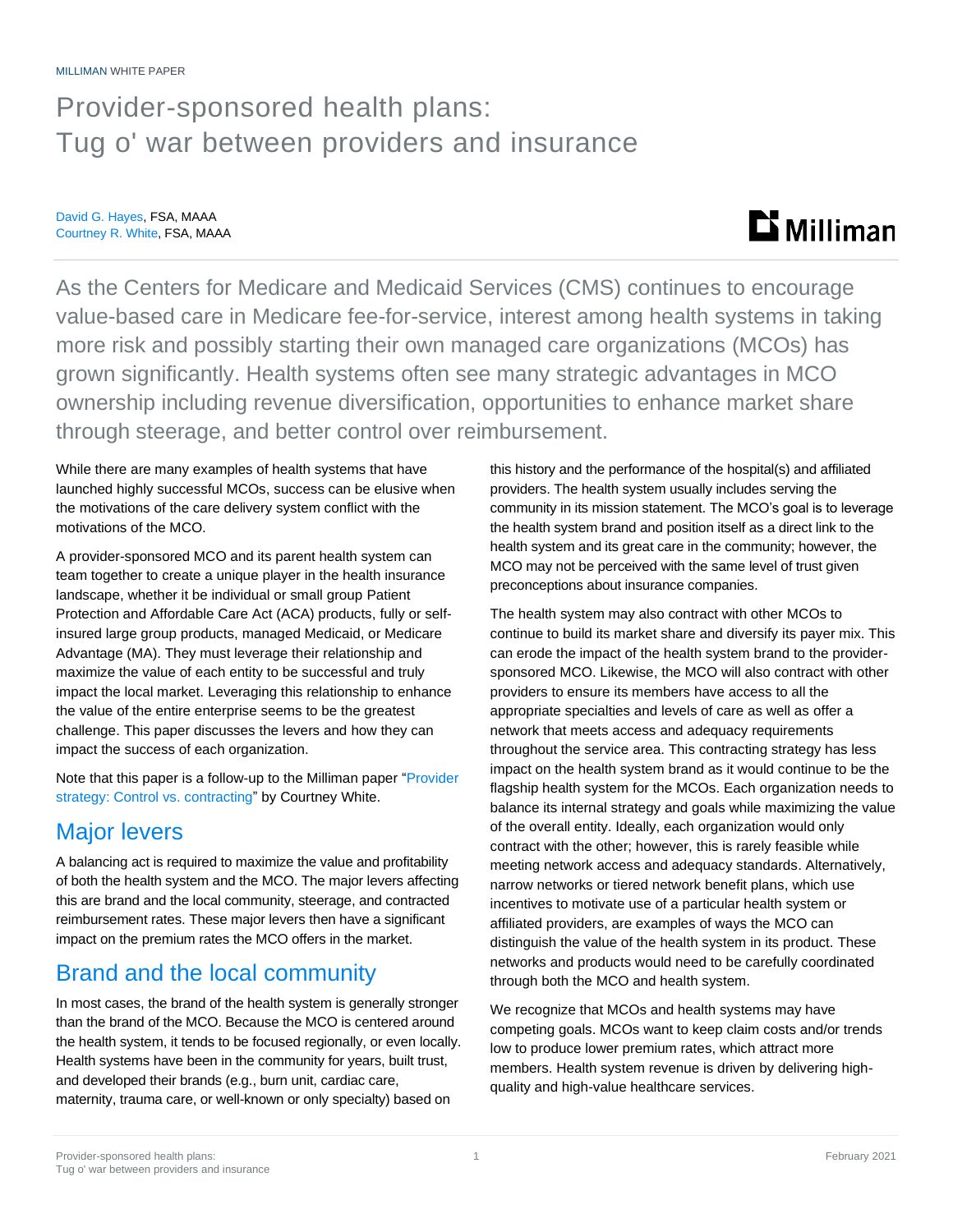This dichotomy can put pressure on the success of the MCO if the MCO's contracted rates with other hospitals are lower than the health system or if the health system's contracted reimbursement rates with other carriers are higher than with the MCO. Because both organizations are contracting with each other's competitors, they need to collaborate on how to best position the MCO from a competitive position while maintaining confidentiality regarding their own contracts. Ideally, the MCO should receive favorable (i.e., lower) reimbursement terms from the health system to create the competitive premium rates in the market to attract membership. While this may lower reimbursement to the health system for members changing from a competing MCO with higher reimbursement, increasing MCO membership serves to lower the MCO's administrative costs. This contributes to the bottom-line overall profitability of the combined entity. While there are other dynamics like brand, benefit offering, competitor strength, member satisfaction, network, and quality that influence a buyer's decision, cost remains the primary driver, especially in the individual and small group ACA markets.

### **Steerage**

Typically, a health system's strategy for introducing an MCO is to diversify the payer mix and increase utilization to its hospital(s) and affiliated providers. The MCO can use its networks, benefit design, and even utilization management processes to steer members to the health system. Of course, they need to balance the steerage with clinical input, geography, provider referral patterns, and patient needs, while ensuring the member receives the highest quality of care. The utilization management staff at the MCO and the care coordinator at the health system can work together to create the best outcome for the member.

The table in Figure 1 shows how a traditional preferred provider organization (PPO) plan steers plan members to in-network providers through benefit design.

#### **FIGURE 1: BENEFIT DESIGN STEERAGE**

| <b>Benefit Provision</b> | <b>In-Network</b>  | Out-of-Network   |
|--------------------------|--------------------|------------------|
| <b>Deductible</b>        | \$1,500            | \$3,000          |
| Coinsurance              | 20%                | 40%              |
| <b>MOOP</b>              | \$4,000            | \$8,000          |
| <b>ER Copay</b>          | \$250 <sup>1</sup> | \$250            |
| <b>PCP Copay</b>         | \$25 <sup>1</sup>  | N/A <sup>2</sup> |
| <b>SCP Copay</b>         | \$401              | N/A <sup>2</sup> |

<sup>1</sup> Not subject to deductible and coinsurance.

<sup>2</sup> Subject to deductible and coinsurance.

Figure 1 shows the clear financial incentive for the member to choose an in-network provider. In addition to the lower member cost sharing, the member also benefits from lower unit costs for services subject to coinsurance provided by in-network providers versus out-of-network providers.

A key component of this steerage is how the network is defined. It generally includes hospital(s) and providers to meet regulatory requirements for network access and adequacy. This would include having a sufficient number of providers and types of providers to deliver the contractual benefits to the covered members within a designated service area. This means there are enough providers for the membership base, all types of providers necessary to deliver the care (e.g., all physician specialties and tertiary hospitals) are represented, and there is not a geographic barrier for accessing care. A provider-sponsored MCO could choose to limit its network to health system providers; however, the health system may not include every type of provider and/or may not have a broad enough geographic reach, so the network can be strategically supplemented to meet the regulatory requirements. The larger the health system is in provider and geographic breadth, the more limited the network can be to drive services to the health system.

Another approach is a tiered network. Many hospitals will use this approach for their employee benefit plan. The table in Figure 2 shows another example of a tiered steerage approach.

#### **FIGURE 2: NETWORK AND BENEFIT DESIGN STEERAGE**

|                          | <b>In-Network</b>  | Out-of-Network     |                  |
|--------------------------|--------------------|--------------------|------------------|
| <b>Benefit Provision</b> | Tier 1             | Tier <sub>2</sub>  |                  |
| <b>Deductible</b>        | \$0                | \$1,500            | \$3,000          |
| Coinsurance              | $0\%$              | 20%                | 40%              |
| <b>MOOP</b>              | \$0                | \$4,000            | \$8,000          |
| <b>ER Copay</b>          | \$100 <sup>1</sup> | \$250 <sup>1</sup> | \$250            |
| <b>PCP Copay</b>         | \$0 <sup>1</sup>   | \$25 <sup>1</sup>  | N/A <sup>2</sup> |
| <b>SCP Copay</b>         | \$20 <sup>1</sup>  | \$40 <sup>1</sup>  | N/A <sup>2</sup> |

<sup>1</sup> Not subject to deductible and coinsurance. <sup>2</sup> Subject to deductible and coinsurance.

In this example, the Tier 1 network may be comprised of the health system's hospital(s) and affiliated providers while Tier 2 would include the other providers necessary to meet the network access and adequacy requirements. This provides additional incentives for the members to use the health system. Note that the out-of-network benefit design would function similarly to the PPO example in Figure 1 above.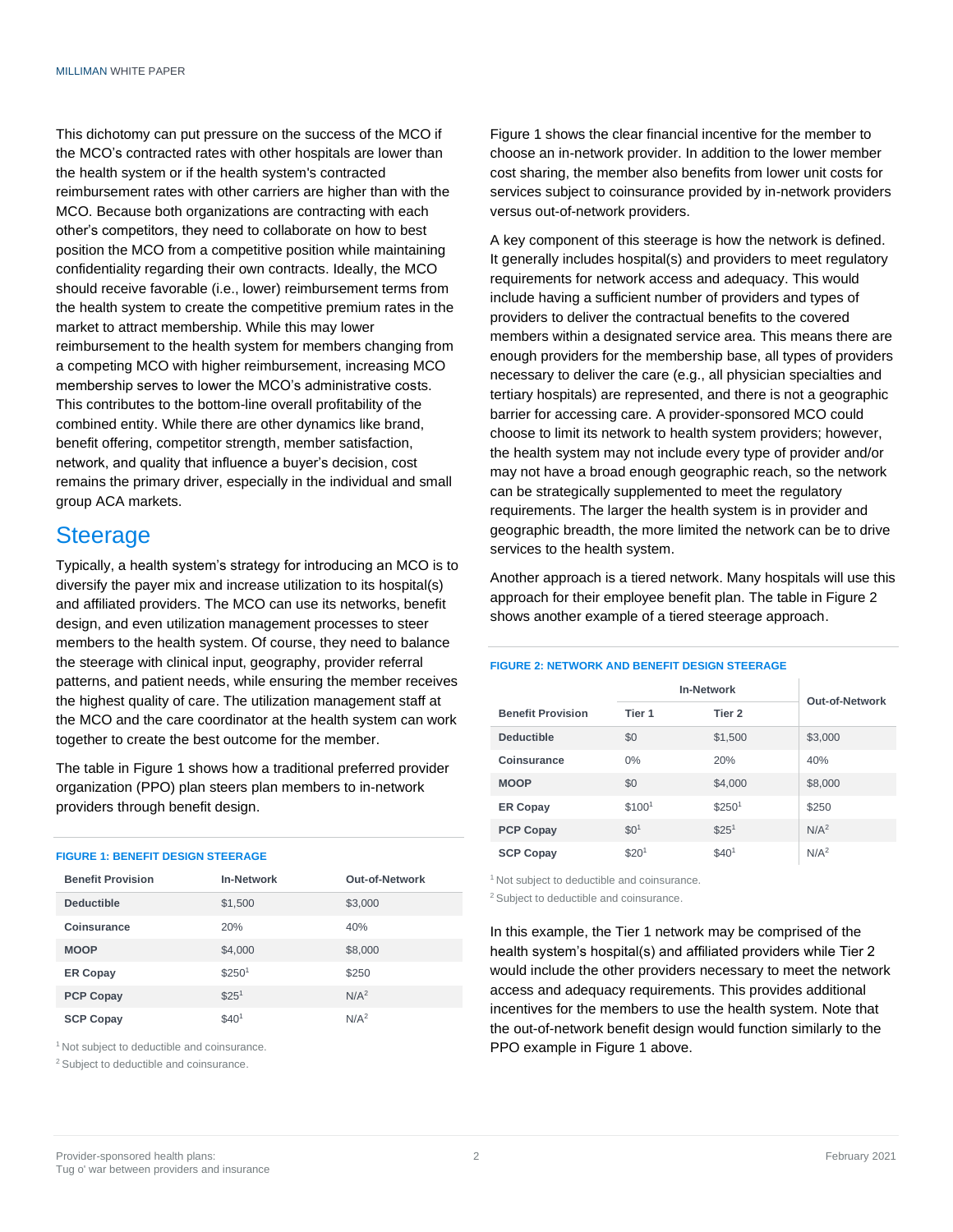### Contracted reimbursement rates

There are varying ways to structure the reimbursement rates. Value-based care arrangements such as bundled payments, risk sharing, or global capitation can provide attractive terms to the MCOs while incentivizing the health system to be efficient in the type of care, level of care, and place of service as well as improving quality. The MCO and the health system will want to strategically structure the terms to leverage the synergies between them in order to achieve their respective goals.

When comparing contract terms between providers (for the MCO) and payers (for the health system), care should be given to ensure the comparisons are valid. Comparing the yield (or discount) can be misleading because of the variance in billed charges by provider and the mix of services performed, and thus a deeper analysis is needed. The analysis should identify the "effort" of each provider and/or payer by incorporating a relative value unit (RVU) and/or converting all terms to a reference-based price, such as a percentage of Medicare-allowed. Yields can be misleading due to billed charge levels and/or case mix.

## Measuring the premium impact

There can be confusion around the how the interaction between the MCO and health system ultimately impacts the competitiveness of the MCO in the market. The table in Figure 3 shows the illustrative premium rates impact of steerage to domestic providers and domestic reimbursement advantages versus market competitors.

Key assumptions:

- Domestic providers of the health system represent 75% of the medical costs incurred by the MCO.
- The domestic hospital(s) of the health system contract at 15% below the market rate while other hospitals are contracted at 10% above the market rates. This assumes the MCO cannot compete with the national carriers or the Blue Cross Blue Shield (BCBS) plans due to the volume.
- Professional and other—ambulance, durable medical equipment (DME), and home health—are contracted at market rates.
- Prescription drug contracts are 5% above the market rates, again due to lower volume compared to the national carriers or the BCBS plans.
- Administrative costs are 3% lower than the market due to less resources and smaller staffs leading to less overhead.

#### **FIGURE 3: PREMIUM ILLUSTRATION**

|                           | Premium | 75.0%           | 25.0%               | 100.0%  |
|---------------------------|---------|-----------------|---------------------|---------|
|                           | Mix     | <b>Domestic</b> | <b>Non-Domestic</b> | Total   |
| IP                        | 14.5%   | 85%             | 110%                | 91.3%   |
| OP                        | 25.1%   | 85%             | 110%                | 91.3%   |
| Prof                      | 22.6%   | 100%            | 100%                | 100.0%  |
| Other                     | 1.6%    | 100%            | 100%                | 100.0%  |
| Subtotal                  | 63.8%   |                 |                     | 94.6%   |
| <b>Rx</b>                 | 16.2%   | 105%            | 105%                | 105.0%  |
| <b>Subtotal</b>           | 80.0%   |                 |                     | 96.7%   |
| Admin                     | 20.0%   |                 |                     | 97.0%   |
| <b>Total</b>              | 100.0%  |                 |                     | 96.7%   |
| <b>Premium Difference</b> |         |                 |                     | $-3.3%$ |

In this example, the 15% contract advantage for hospital services equates to a 3.3% premium advantage in the market. Many combinations of assumptions can be reflected in the illustration above; however, the point is that a large contract advantage from the health system can be quickly offset by less favorable contract terms for other providers.

The graph in Figure 4 shows the premium rate sensitivity to the domestic provider unit cost advantage and network control (or leakage).

#### **FIGURE 4: HOSPITAL UNIT COST AND NETWORK CONTROL SENSITIVITY**

Commercial Premium Advantage Based on IP/OP Unit Cost Advantage and Network Control

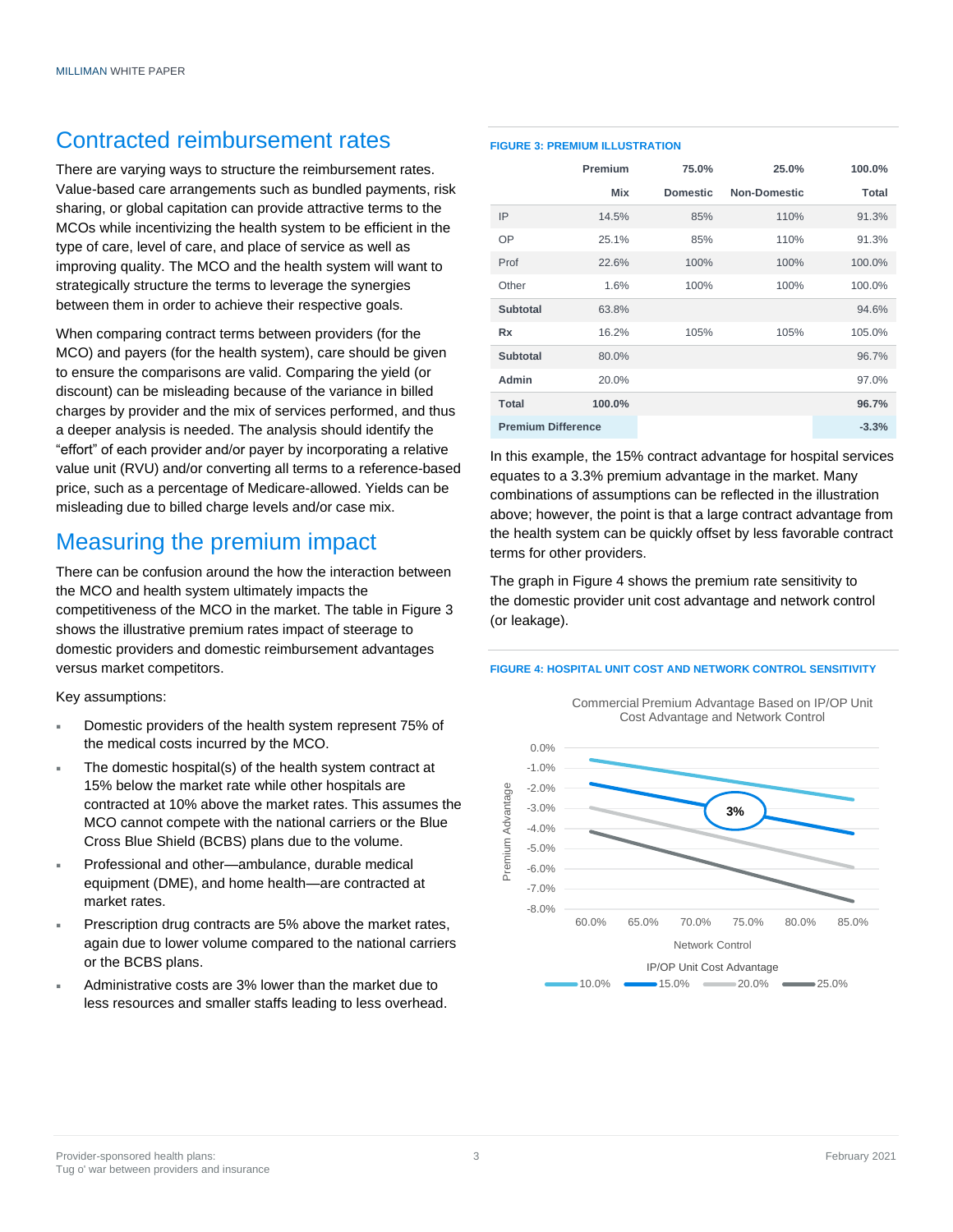The colored lines in Figure 4 show the domestic hospital contract advantage while the horizontal axis shows the network control. Using the scenario in Figure 3 above, a 15% domestic hospital contract advantage and 75% network control (or 25% leakage) produces about a 3% premium advantage.

Our sensitivity analysis shows that, for every 5% change in the domestic hospital contract advantage, the premium rate advantage changes by about 1.4%. Thus, if the domestic hospital contract advantage increased from 15% to 20%, then the premium rate advantage would increase from about 3% to about 4.4%.

Similarly, our sensitivity analysis shows that, for every 5% change in network control, the premium rate advantage changes by about 0.5%. So if the network control increased from 75% to 80%, then the premium rate advantage would increase from about 3% to about 3.5%.

These dynamics are important to understand as the MCO and health system develop their network and benefit plan strategy and work together to maximize the value of the health system for the MCO while meeting the strategic goals of the health system.

## Integrated model

A provider-owned MCO creates complicated relationships, as the health system is both an owner and a contracted provider. In addition, the MCO and health system have contractual relationships with other providers and payers, respectively.

An integrated model is an important tool for the MCO and health system. The MCO should regularly monitor the health system reimbursement rates versus nonowner providers while the health system should continue to measure the profitability of its contracts with payers. This allows both organizations to test the sensitivity of changing market dynamics and develop a strategy to maximize the value of both organizations.

For example, the MCO and health system should understand how further steerage to the health system would impact the MCO's underlying costs and ultimately the premium rates and how it would impact the profitability of the health system.

The table in Figure 5 graphically shows an integrated providersponsored MCO.



#### **FIGURE 5: INTEGRATED PROVIDER-SPONSORED HEALTH PLAN MODEL**

Provider Sponsored MCO Same ownership Health Sytem Owner **Health Care Costs** 

Profit/(Loss)

Dividend or Surplus Distribution